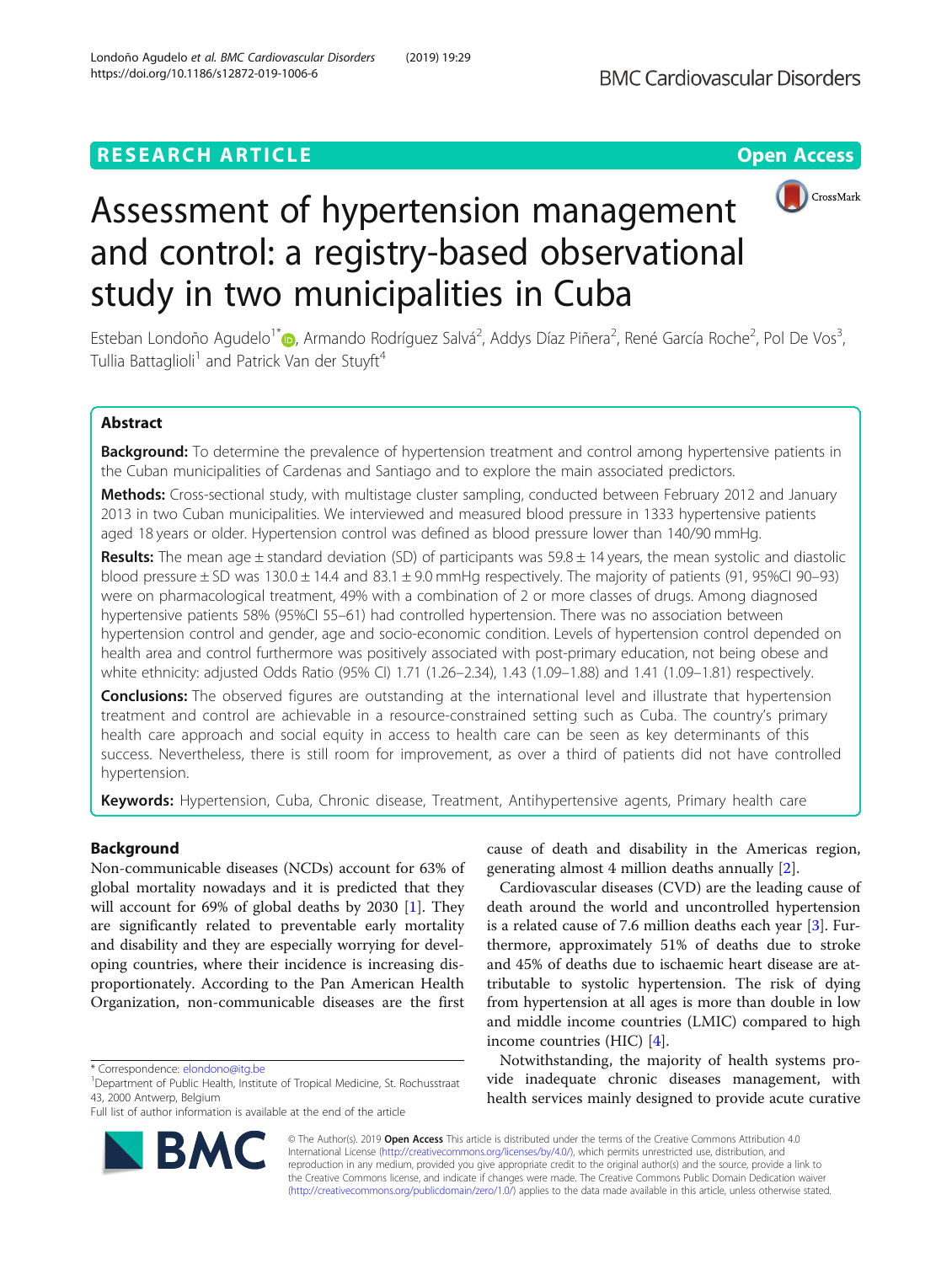care. This global trend has been termed "the tyranny of the urgent" [[5\]](#page-8-0). Chronic care, especially in developing countries, is often reduced to the belated management of acute exacerbations of chronic illnesses in specialized settings and at high costs. Not surprisingly, most out-of-pocket health payments and catastrophic expenditure are related to chronic conditions, in particular especially to costly but avoidable complications such as kidney failure, heart attack and stroke  $[6-8]$  $[6-8]$  $[6-8]$  $[6-8]$ .

Cuba went through an epidemiological transition from the mid-twentieth century onwards. Today, chronic diseases account for 86% of total deaths in the country and CVD are responsible for 39% of the overall mortality [\[9](#page-8-0)]. In 2013, the death rate from CVD was 202.9 per 100.000 population [\[10\]](#page-8-0), while in the latest nationwide survey hypertension prevalence was estimated at 30.9% of the population above 15 years  $[11]$  $[11]$ . The ongoing process of urbanization and lifestyle changes contributes to a further increasing burden of CVD [[12](#page-8-0)].

Cuba is internationally recognized for having a well-organized national health system based on a primary health care (PHC) approach and it can be considered an excellent setting to study the potential of low-resource health systems to develop comprehensive programs for chronic care. The Cuban health system not only has achieved excellent control of communicable diseases but also presented one of the best hypertension control figures in the world [\[13\]](#page-8-0). Nevertheless, there remain problems with regard to quality and long-term continuity of care provided for chronic patients. The last internationally published study on hypertension control in the country, carried out in the Cienfuegos province in 2001–2002, reported a control rate of 62% among treated hypertensive patients [\[13](#page-8-0)]. Since then, Cuba experienced socioeconomic and political changes, possibly affecting population's health. More than a decade after the latest report, an update is needed.

The present study primarily aims at determining the current proportion of treated and controlled hypertensive patients in two different geographical areas of the country (Cardenas and Santiago municipalities). Moreover, predictors associated with achieving hypertension control were explored.

### Methods

This cross-sectional study was conducted between February 2012 and January 2013 in the Cuban municipalities of Cardenas and Santiago (total population in 2012: 142.369 and 513.784 respectively) [\[14](#page-8-0)]. Health areas in the Cuban PHC system consist of family doctor/nurse practices (FDNP) and policlinics. FDNP take responsibility for population health and are in charge of carrying out individual and community risk assessment [\[15](#page-8-0)]. They are the first entry point to the health care system.

Policlinics provide diagnostic and support services to FDNP and specialized care. A health area is comprised of one policlinic and around 30 FDNP and counts approximately 30.000 inhabitants. The entire population is registered with a FDNP.

The study municipalities and the health areas within each municipality were purposively selected on the basis of feasibility and the commitment of local health authorities to carry out the study and to implement subsequently interventions for quality improvement of the hypertension management program. In each municipality, two urban health areas were selected: "Julio Antonio Echeverria (JAE)" and "Moncada" in Cardenas and "Grimau" and "Finlay" in Santiago. In each health area, 14 FDNP were randomly selected. In each of these FDNP, 25 hypertensive patients were selected by simple random sampling from the family doctor register. Patients were included if they were aged 18 years or older, had a confirmed diagnosis of hypertension documented in their medical records and provided their written informed consent. Thus, a total of 1400 hypertensive patients were sampled (700 per municipality, 350 per health area), allowing to estimate the proportion of patients with controlled hypertension (anticipated to be at least 50%) with a confidence level of 95%, a precision of 5% and a cluster effect of 2.5.

Data collection was done by a group of junior researchers of the Cuban National Institute of Hygiene and Epidemiology (INHEM). In order to guarantee reliability and consistency, they received a 3 days training at INHEM and had to pass a standardized test on blood pressure measurement. Door to door visits in the homes of the selected patients, during which blood pressure measurement and interviews were carried out, were made by research staff. In case the person was not found at home, two further visits were made before another patient was selected. Blood pressure was measured three times, from the right arm in a sitting posture, using a mercury manometer, following international standardized recommendations for blood pressure measurement in population surveys [[16,](#page-8-0) [17](#page-8-0)]. The mean of the last two readings was calculated and hypertension was defined as controlled if the mean systolic and diastolic blood pressure were respectively lower than 140 and 90 mmHg. All participants were interviewed on their previous and current health problems, anti-hypertensive pharmacological treatment and health seeking behaviour using a structured questionnaire. The main variables measured during the survey were assessed by self-report: ethnicity (white / non-white, comprising mestizo and black); post-primary education (yes: university, technical college or secondary school / no: did not finish secondary school); paid job (yes: state worker, self-employed / no: housewife, student, unemployed and retired); medical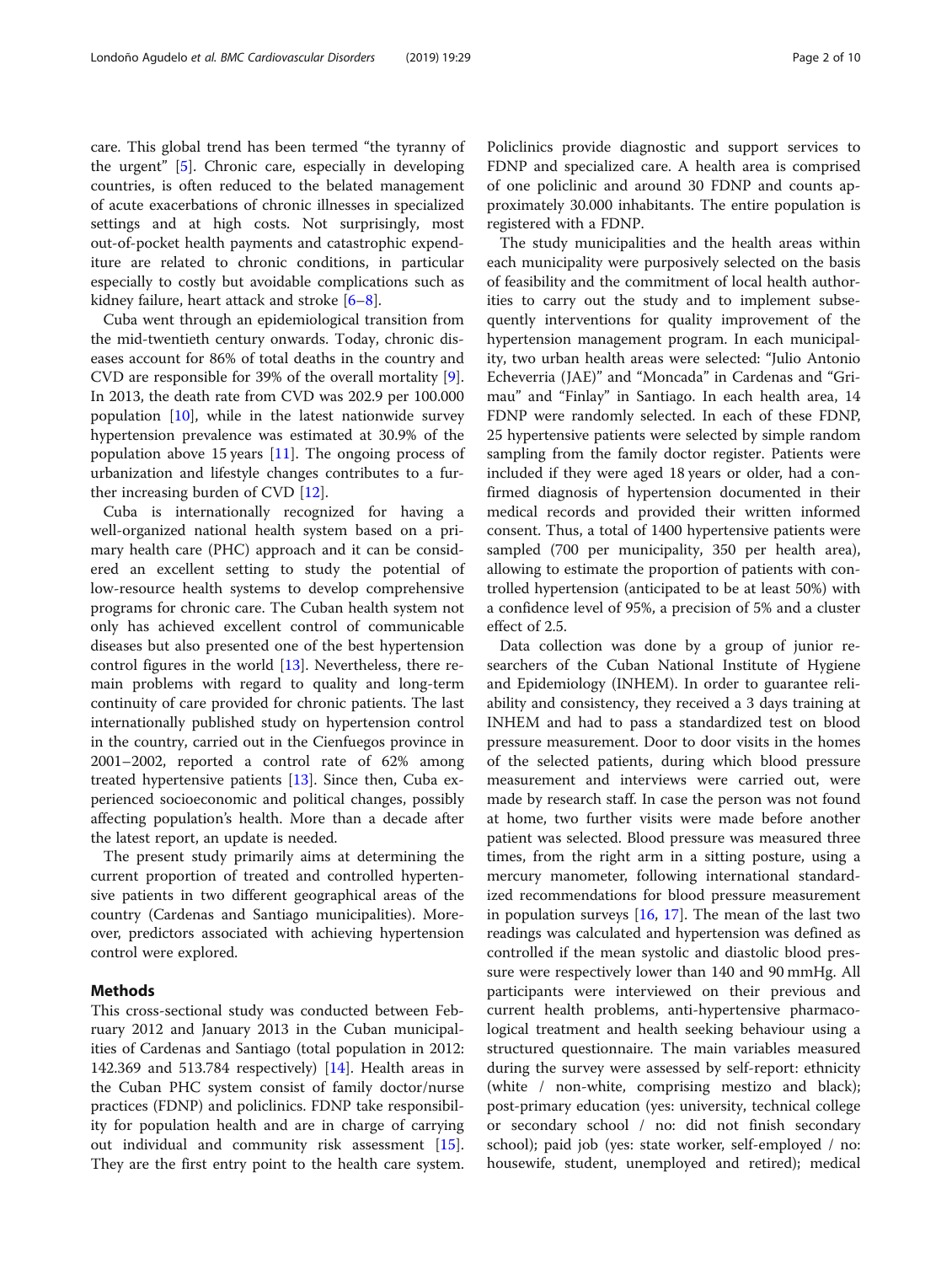history of diabetes (yes / no); medical history of heart disease (yes / no). To determine levels of adherence to pharmacological treatment, we applied the four-item Medication Adherence Questionnaire (MAQ) by Morisky et al. [[18\]](#page-8-0).

Participants' weight and height were also measured. Body weight was measured to  $\pm 0.1$  kg using electronic scales, standing height was measured to  $\pm$  0.01 m using a wall mounted stadiometer and body-mass index (BMI) was calculated as weight/height2 (kg/m2). Based on Word Health Organization criteria [\[19,](#page-8-0) [20](#page-8-0)] nutritional status was classified on the basis of BMI: underweight: below 18.5; normal weight: 18.5–24.9; overweight: 25–29.9; obesity: ≥30. BMI was dichotomised as obese/non-obese for further analysis.

Data were double-entered in a Microsoft Access 2000 database and analysed using the Statistical Package for Social Sciences (SPSS) V.23 (SPSS Inc., Chicago, IL, USA). Means and standard deviations and proportions with 95% confidence intervals (95%CI) were calculated for continuous and categorical variables respectively. The association between hypertension control and socio-demographic and clinical factors was explored using the Chi-squared and the t test for categorical and continuous variables respectively. P values less than 0.05 were considered significant. Potential predictors for controlled hypertension were included in a multivariate logistic regression model if they were statically significant in bivariate analysis (conservatively taking  $p < 0.1$  as threshold) or a priori considered of relevance. Unadjusted and adjusted Odds Ratios (ORs) and their 95%CI were calculated, taking into account the clustered/multistage study design.

#### Results

Sixty-seven sampled patients (5%), mostly from JAE health area, were not found at home after 3 visits but were not replaced due to operational constraints. Hence, the total number of respondents was 1333 (Table [1](#page-3-0)). There was a higher percentage of women, especially in the health areas of Santiago. The mean age of participants was 59.8 years and females were older than males (61.2 vs 58.0 years,  $p < 0.001$ ). Based on self-report, 43% of the sample was white, 29% mestizo and 28% black. High levels of health care utilization were observed: 42% of patients had a contact during the 3 months before the survey; 71% (95% CI, 68–74%) of these contacts were with first-line health services. The mean blood pressure in the study population was 130.0/83.0 mmHg. Controlled hypertension was found in 773 patients (58, 95%CI 55–61) (Table [1](#page-3-0)). The majority of respondents (91%) reported receiving anti-hypertensive pharmacological treatment. Among those taking medication 49% (95% CI, 46–52) were fully complying with the treatment. The mean  $BMI \pm SD$  was  $26.5 \pm 4.6$ . The most frequently used classes of drugs were angiotensin-converting enzyme inhibitors/angiotensin II receptor blockers (ACEi/ARB), followed by diuretics, beta-blockers and calcium channel blockers (CCB) (Fig. [1](#page-4-0)). Overall, 49% (95%CI 46–52) of patients receiving treatment were taking a combination of two or more classes of drugs. Diuretics plus ACE/ARB was the most frequently used combination (49, 95%CI 45–53), followed by diuretics plus beta blockers (13, 95%CI 11– 16) and diuretics plus CCB (11, 95%CI 9–14) (Fig. [2\)](#page-4-0).

Table [2](#page-5-0). The proportion of patients with hypertension control was significantly higher in individuals with post-primary education, that were non-obese and had white ethnicity. Given the results of bivariate analysis, which showed that the percentage of patients with controlled hypertension among underweight, normal weight and overweight individuals was similar: respectively 59% (16/27), 60% (308/518) and 60% (315/523) against 51% (134/265) in obese individuals, BMI was dichotomised as obese/non-obese. Municipality was not related to hypertension control (59% in Cárdenas, 57% in Santiago,  $p =$ 0.44) but levels of hypertension control depended on health area. Gender, age, civil status, labour activity, receiving anti-hypertensive drugs, compliance with pharmacological treatment and personal history of coronary heart disease or diabetes were not significantly associated with hypertension control. Among the 115 not receiving treatment 55% (95% CI, 46–64) had controlled hypertension. In multivariate analysis, the variables which exerted significant influence on hypertension control were: post-primary education, obesity and white ethnicity (Table [2](#page-5-0)).

#### **Discussion**

This study found a high prevalence of pharmacological treatment and blood pressure control among diagnosed hypertensive patients in two Cuban municipalities. Almost half of patients receiving treatment were taking two or more antihypertensive drugs. Hypertension control varied by health area within a municipality. Having post-primary education, not being obese and being of white ethnicity were positively associated with hypertension control.

Given that in Cuba the entire population is registered with a FDNP, who must carry out an individual risk assessment of the recorded population on a yearly basis, registers of patients provided by the Ministry of Health reflect the actual population's health status. This is corroborated by the findings of the Third National Survey on Risk Factors in Cuba 2010–2011 where the prevalence of diagnosed hypertensive patients in the population above 15 years (2010) was 22.4% vs 20.4% found in the Ministry of Health registers [\[11\]](#page-8-0). The study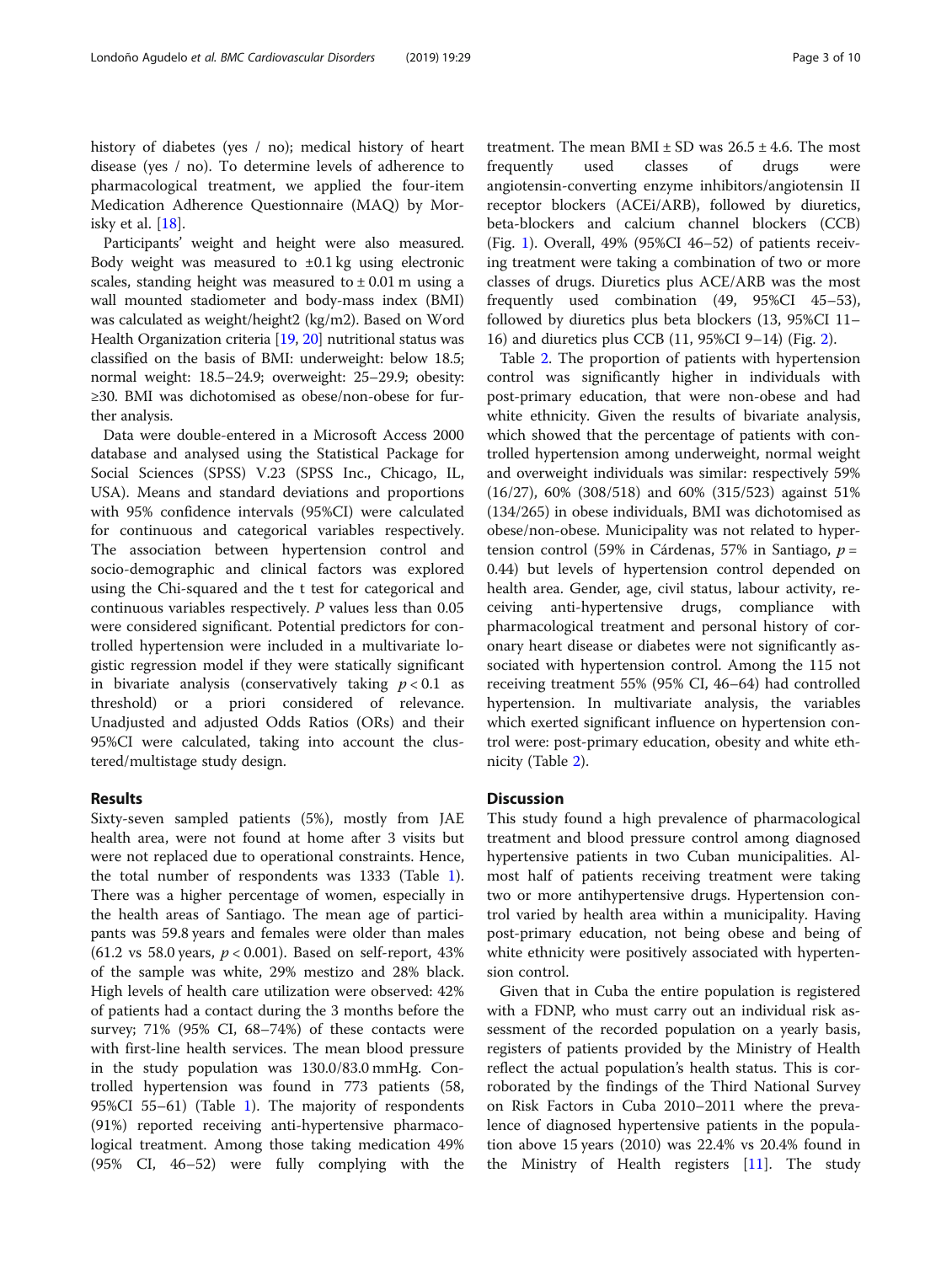| Santiago, Cuba, 2012-2013                                                        |                    |                 |                 |                 |                      |                 |                    |                   |                    |                 |
|----------------------------------------------------------------------------------|--------------------|-----------------|-----------------|-----------------|----------------------|-----------------|--------------------|-------------------|--------------------|-----------------|
|                                                                                  | Total $(n = 1333)$ |                 | Cardenas        |                 |                      |                 | Santiago           |                   |                    |                 |
|                                                                                  | No. (%) / mean     | 95% CI          | JAE (No. = 292) |                 | Vloncada (No. = 346) |                 | Finlay (No. = 351) |                   | Grimau (No. = 344) |                 |
|                                                                                  |                    |                 | No. (%)/ mean   | 95% CI          | No. (%) / mean       | 95% CI          | No. (%) / mean     | 95% CI            | No. (%) / mean     | 95% CI          |
| Female sex                                                                       | 819 (61)           | 59-64           | 164 (56)        | 50-62           | 194 (56)             | $51 - 61$       | 218 (62)           | $57 - 67$         | 243 (71)           | $66 - 75$       |
| Age (years)                                                                      | 59.8               | $59.1 - 60.6$   | 58.7            | 57.1-60.3       | 59.2                 | 57.9-60.7       | 62.5               | $61.0 - 63.9$     | 58.7               | 57.2-60.2       |
| Non-white ethnicity                                                              | 758 (57)           | 54-60           | 92 (32)         | $26 - 37$       | 127(37)              | $7 - 14$        | 236 (67)           | $62 - 72$         | 303 (88)           | 85-92           |
| Post-primary education                                                           | 1128 (85)          | $83 - 87$       | 265 (91)        | 87-94           | 261 (75)             | $71 - 80$       | 310 (88)           | 85-92             | 292 (85)           | $81 - 89$       |
| Single civil status                                                              | 571 (43)           | 40-45           | 112 (38)        | $33 - 44$       | 130 (38)             | $32 - 43$       | 174 (50)           | 44-55             | 155 (45)           | $40 - 50$       |
| Paid job                                                                         | 522 (39)           | $37 - 42$       | 143 (49)        | $43 - 55$       | 127(37)              | $32 - 42$       | 125 (36)           | $31 - 41$         | 127(37)            | $32 - 42$       |
| Body Mass Index                                                                  |                    |                 |                 |                 |                      |                 |                    |                   |                    |                 |
| Underweight                                                                      | 27(2)              | $1 - 3$         | 5 (2)           | $\overline{1}$  | $10(3)*$             | $1 - 5^*$       | 6(2)               | $\stackrel{*}{+}$ | 6(2)               | $1-4$           |
| Normal weight                                                                    | 518 (39)           | $36 - 41$       | 113 (39)        | $33 - 44$       | 113 (33)             | $28 - 38$       | 144 (41)           | $36 - 46$         | 148 (43)           | $38 - 48$       |
| Overweight                                                                       | 523 (39)           | $37 - 42$       | 125(43)         | $37 - 48$       | 139 (40)             | $35 - 45$       | 133 (38)           | $33 - 43$         | 126(37)            | $32 - 42$       |
| Obese                                                                            | 265 (20)           | $18 - 22$       | 49 (17)         | $12 - 21$       | 84 (24)              | $20 - 29$       | 68 (19)            | $15 - 24$         | 64 (19)            | $14 - 23$       |
| Diabetes                                                                         | 207 (16)           | $14 - 17$       | 33 (11)         | $8 - 15$        | 40 (12)              | $8 - 15$        | 69 (20)            | $16 - 24$         | 65 (19)            | $15 - 23$       |
| Coronary heart disease                                                           | 185 (14)           | $12 - 16$       | 26 (9)          | $6 - 12$        | 54 (16)              | $12 - 19$       | 65 (19)            | $14 - 23$         | 40 (12)            | $8 - 15$        |
| Blood pressure (mmHg)                                                            |                    |                 |                 |                 |                      |                 |                    |                   |                    |                 |
| Systolic                                                                         | 130.0              | $129.3 - 130.8$ | 128.9           | $127.3 - 130.5$ | 131.7                | $128.7 - 131.7$ | 129.2              | 127.8-130.6       | 130.2              | $128.7 - 131.7$ |
| Diastolic                                                                        | 83.1               | 82.6-83.6       | 81.5            | 80.4-82.5       | 83.8                 | $82.3 - 84.8$   | 84.2               | 83.3-85.2         | 82.6               | 81.7-83.5       |
| pharmacological treatment<br>On anti-hypertensive                                | 1218 (91)          | $90 - 93$       | 284 (97)        | $66 - 56$       | 318 (92)             | 89-95           | 318 (91)           | $87 - 93$         | 298 (87)           | 83-92           |
| Controlled hypertension                                                          | 773 (58)           | 55-61           | 191 (65)        | $60 - 71$       | 186 (54)             | 48-59           | 187 (53)           | 48-59             | 209 (61)           | 55-66           |
| CI confidence interval, JAE José Antonio Echeverría. * Exact confidence interval |                    |                 |                 |                 |                      |                 |                    |                   |                    |                 |

<span id="page-3-0"></span>Table 1 General characteristics, blood pressure parameters, hypertension treatment and control, by health area, in hypertensive patients in the municipalities of Cardenas and Table 1 General characteristics, blood pressure parameters, hypertension treatment and control, by health area, in hypertensive patients in the municipalities of Cardenas and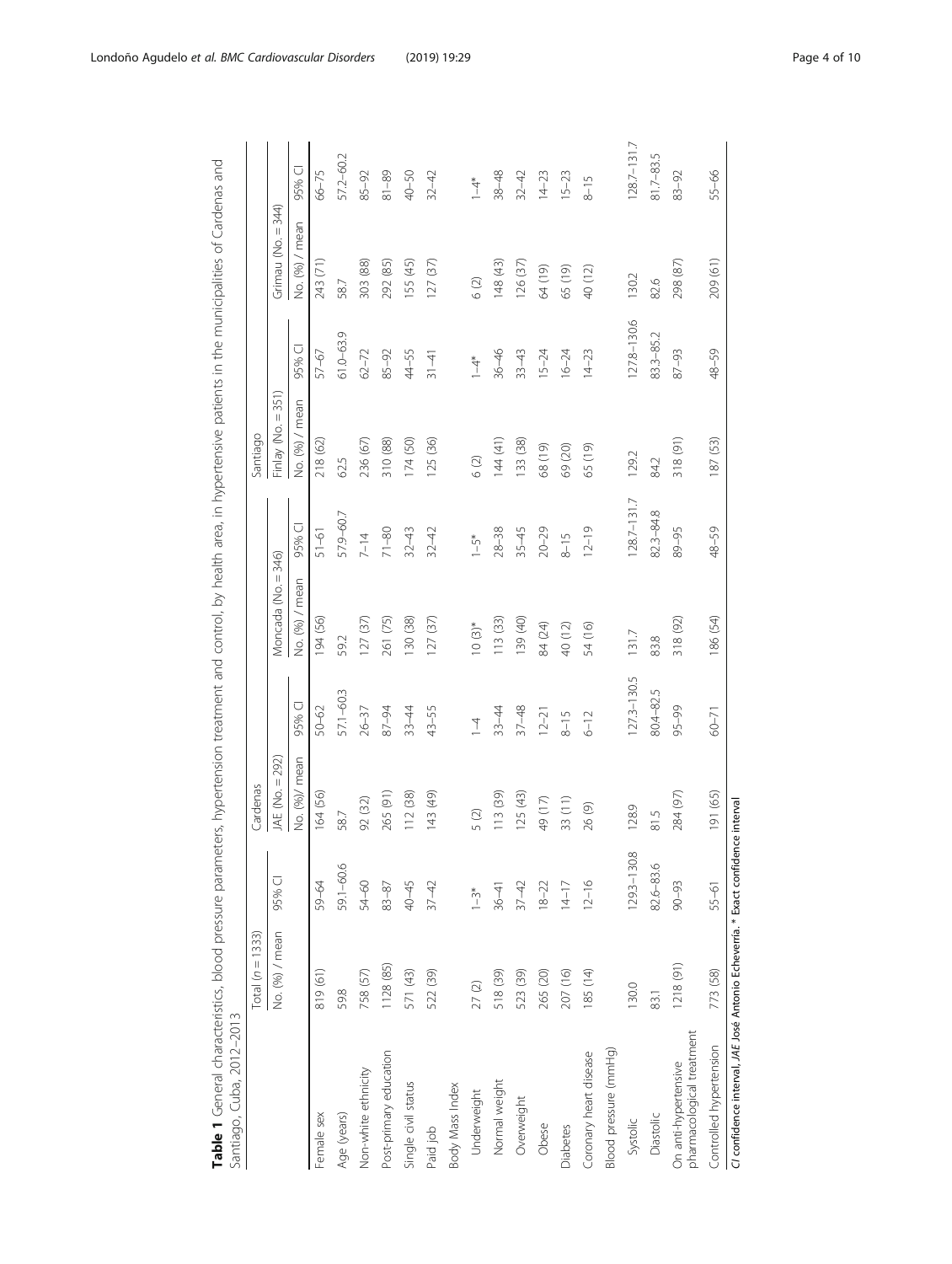<span id="page-4-0"></span>

population consisted of a sample drawn from two of the 168 Cuban municipalities and thus it may not represent the national situation, in particular with respect to rural areas. Nevertheless, the found prevalence figures are consistent with national surveys [\[11](#page-8-0)] and an earlier similar study in the Cuban province of Cienfuegos [\[13](#page-8-0)]. In order to minimize errors, international standardized recommendations for blood pressure measurement in population surveys were followed [[16,](#page-8-0) [17\]](#page-8-0). However, blood pressure control was measured in a single visit, with the possibility of some false-positive uncontrolled hypertensive patients, resulting in an underestimation of hypertension control. Except for obesity, presence of comorbidities was self-reported without confirmation on clinical records or with diagnostic tests, which can be a limitation for their analysis as predictors. The use of self-report scales for measuring medication adherence also has potential limitations, especially regarding patients' ability to understand the items and willingness to disclose information, which can affect questionnaire

validity  $[21]$  $[21]$ . Moreover, the 4-item Morisky MAQ  $[18]$  is only able to address barriers to medication-taking but not self-efficacy [[21,](#page-8-0) [22\]](#page-8-0). Nevertheless, this test, validated in the USA with hypertensive patients, presented a reasonable specificity in identifying non-adherent behaviour [[23\]](#page-8-0). Another limitation is that factors such as smoking status, duration of hypertension or lipid profile, which besides being etiologically related to hypertension could also be associated with its control, were not included in the study.

The high prevalence of hypertension treatment and control among diagnosed patients found in this study is consistent with a previous study carried out in the Cuban province of Cienfuegos in 2001–2002 [[13\]](#page-8-0), suggesting more than a decade of sustainable outcomes. The recent PURE study [\[3](#page-8-0)] found an average prevalence of hypertension control among diagnosed patients receiving treatment of 41% in HIC and 27% in LMIC. Hence, the prevalence of hypertension control in Cuba found in the present study (58%) is considerably higher

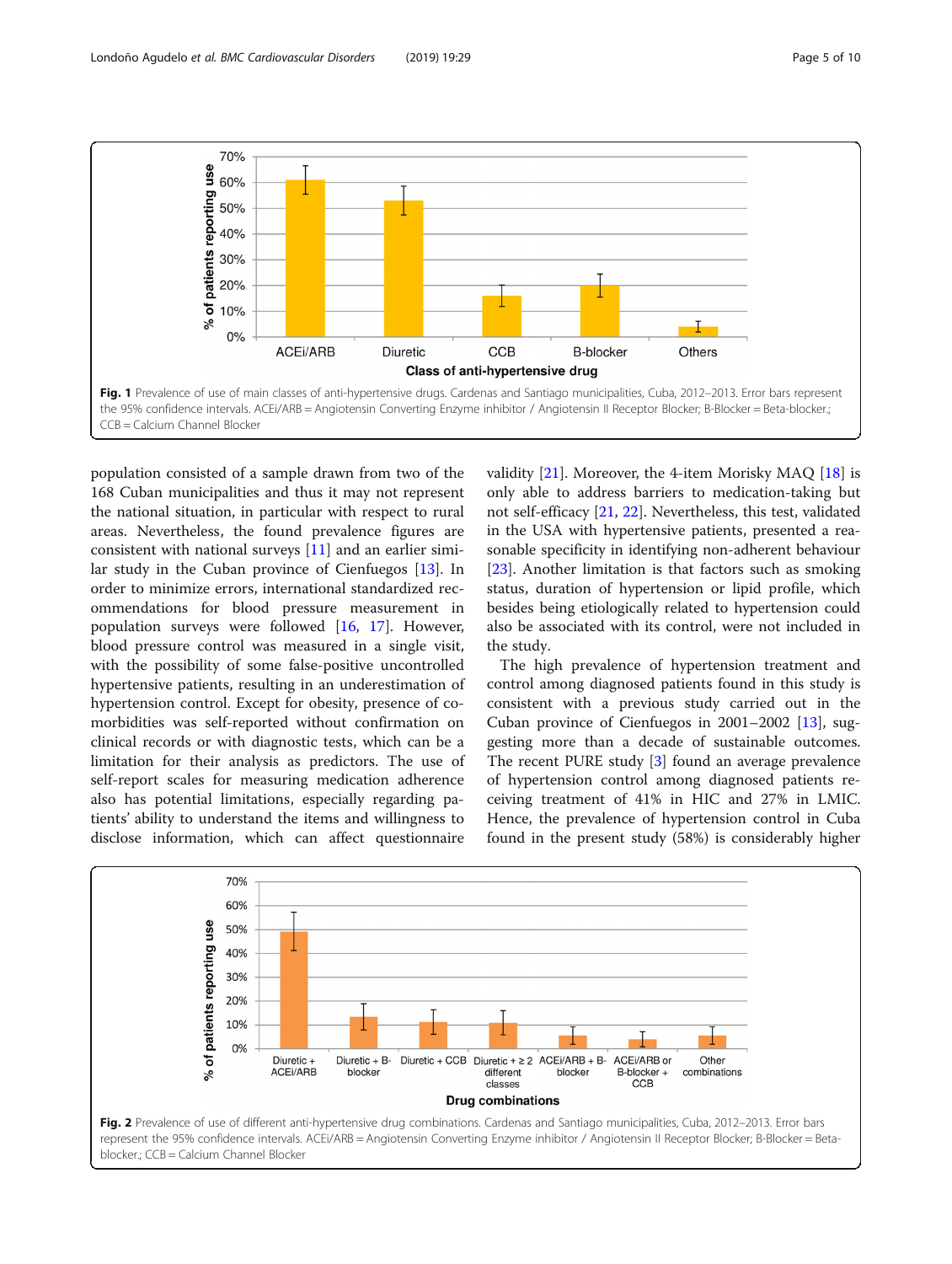| Predictor                                      | Controlled hypertension, No. (%) |          | Unadjusted OR          | Adjusted OR         |
|------------------------------------------------|----------------------------------|----------|------------------------|---------------------|
|                                                | No                               | Yes      | (95% CI)               | $(95\%CI)$          |
| Sex                                            |                                  |          |                        |                     |
| Male                                           | 224 (44)                         | 290 (56) | Reference              |                     |
| Female                                         | 336 (41)                         | 483 (59) | 1.11 (0.89-1.39)       |                     |
| Age in years                                   |                                  |          |                        |                     |
| < 65                                           | 332 (41)                         | 475 (59) | 1.10 (0.88-1.37)       |                     |
| $\geq 65$                                      | 228 (43)                         | 298 (58) | Reference              |                     |
| Ethnicity                                      |                                  |          |                        |                     |
| Non-white                                      | 338 (45)                         | 420 (55) | Reference              | Ref.                |
| White                                          | 222 (39)                         | 353 (61) | 1.28 (1.03-1.59)       | 1.39 (1.08-1.79)    |
| Post-primary Education                         |                                  |          |                        |                     |
| No                                             | 109 (53)                         | 96 (47)  | Reference              | Ref.                |
| Yes                                            | 451 (40)                         | 677 (60) | 1.70 (1.26-2.30)       | 1.72 (1.26-2.35)    |
| Civil status                                   |                                  |          |                        |                     |
| Single                                         | 241 (42)                         | 330 (58) | Reference              |                     |
| Married/Partner                                | 319 (42)                         | 443 (58) | $1.01 (0.81 - 1.26)$   |                     |
| Paid job                                       |                                  |          |                        |                     |
| No                                             | 222 (43)                         | 300 (58) | Reference              |                     |
| Yes                                            | 338 (42)                         | 473 (58) | $0.97$ $(0.77 - 1.20)$ |                     |
| Obesity                                        |                                  |          |                        |                     |
| Yes                                            | 131 (49)                         | 134 (51) | Reference              | Ref.                |
| No                                             | 429 (40)                         | 639 (60) | $1.46(1.11-1.91)$      | 1.43 (1.09-1.89)    |
| <b>Diabetes</b>                                |                                  |          |                        |                     |
| Yes                                            | 89 (43)                          | 118 (57) | Reference              |                     |
| No                                             | 471 (42)                         | 655 (58) | 1.05 (0.78-1.42)       |                     |
| Coronary heart disease                         |                                  |          |                        |                     |
| Yes                                            | 79 (43)                          | 106 (57) | Reference              |                     |
| No                                             | 481 (42)                         | 667 (58) | $1.03(0.75 - 1.42)$    |                     |
| On anti-hypertensive pharmacological treatment |                                  |          |                        |                     |
| $==NO$                                         | 52 (45)                          | 63 (55)  | Reference              | Ref.                |
| Yes, non-adherent                              | 281 (45)                         | 341 (55) | $1.00(0.7-1.5)$        | 1.06 (0.70-1.59)    |
| Yes, adherent                                  | 227 (38)                         | 369 (62) | $1.34(0.90 - 2.0)$     | 1.35 (0.90-2.05)    |
| Health area                                    |                                  |          |                        |                     |
| JAE                                            | 101 (35)                         | 191 (65) | Reference              | Ref.                |
| Finlay                                         | 164(47)                          | 187 (53) | $0.60(0.45 - 0.81)$    | $0.75(0.54 - 1.04)$ |
| Grimau                                         | 135 (39)                         | 209 (61) | $0.82$ $(0.60 - 1.11)$ | 1.11 (0.78-1.56)    |
| Moncada                                        | 160 (46)                         | 186 (54) | $0.62$ (0.46-0.83)     | $0.71(0.52 - 0.98)$ |

<span id="page-5-0"></span>Table 2 Predictors of controlled hypertension among hypertensive patients in the municipalities of Cardenas and Santiago, Cuba, 2012–2013

CI confidence interval, JAE José Antonio Echeverría

than the average in HIC and double that of LMIC. The figure is similar to what found in the Health Survey for England 2015, where 62% of treated patients had their blood pressure under control [\[24\]](#page-8-0). A study comparing hypertension management in 20 countries among both aware and unaware systolic hypertensive patients, reports

that the United States had the best age-standardized prevalence of systolic hypertension treatment and control in patients aged 35 to 84 years (81% for treatment and 59% for control) followed by Jordan (71 and 38%) and England (54 and 32%) [\[25\]](#page-8-0). Due to the heterogeneity of methods among different studies, conclusions based on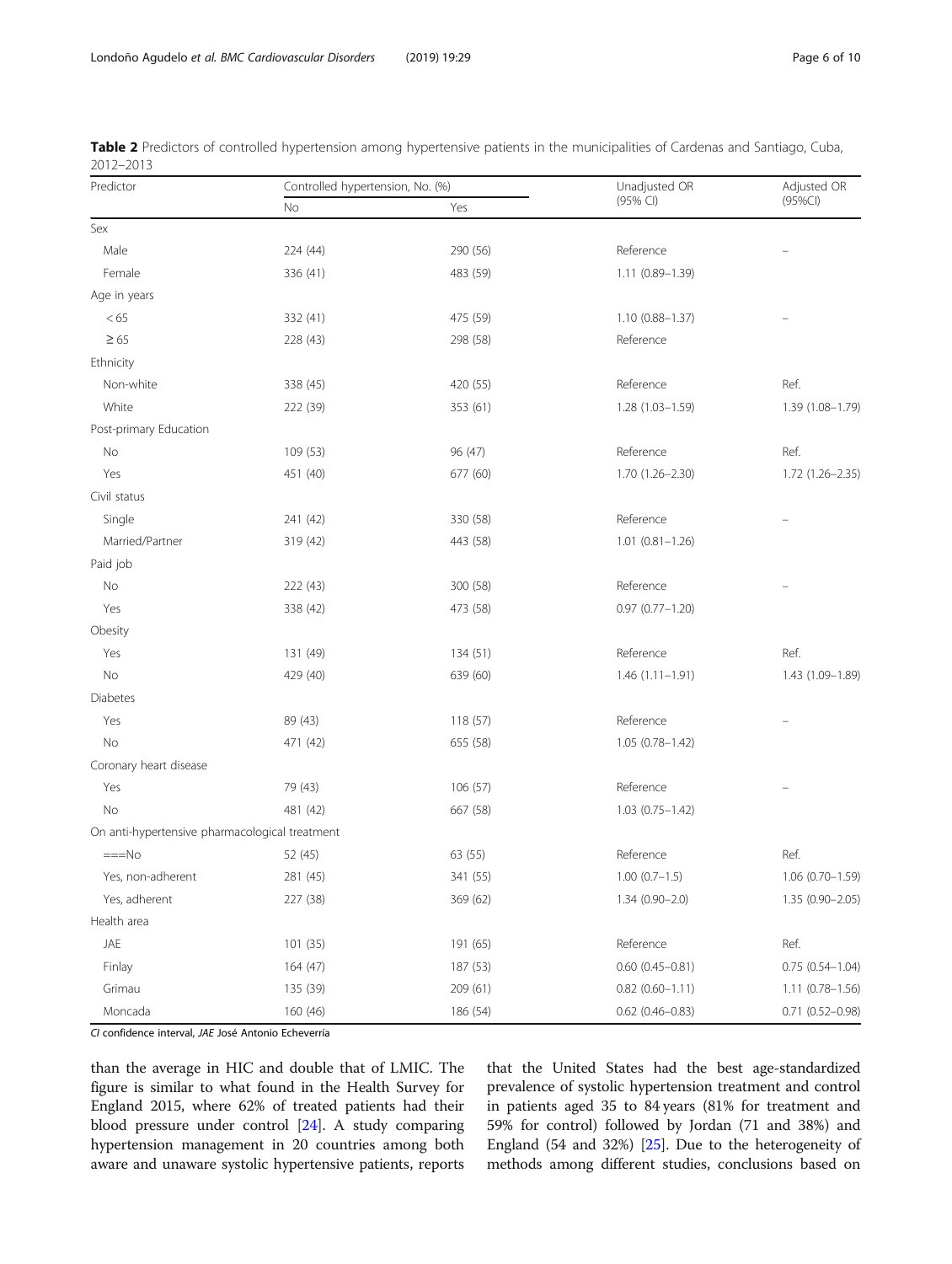such comparisons should be interpreted with caution. Notwithstanding internationally outstanding figures, still more than a third of hypertensive patients did not have controlled hypertension, which warrants the attention of the Cuban health authorities.

Hypertension control at population level has been forwarded as a correlate measure of how well a health system functions, given that this condition is entirely dependent on the health system for its care and control [\[26\]](#page-8-0). Constrains to provide integrated and quality chronic care have been associated with weak national health systems and fragmented health-care services [[1,](#page-7-0) [27](#page-8-0), [28\]](#page-8-0). For instance, in Sub-Saharan Africa, a region characterized by weak health systems, hypertension remains largely under-diagnosed and under-treated [[26](#page-8-0)]. From a health system perspective, at least three key drivers of successful hypertension control in Cuba can be identified. First and foremost, a PHC approach: Cuba, despite being a resource-constrained setting, ensures free and accessible quality care through FDNP [\[15\]](#page-8-0) and is recognized for having a well-organized national health system that ensures inter-sectorial actions to promote health and wellbeing [[12](#page-8-0), [13,](#page-8-0) [29\]](#page-8-0). As underlined by the European Forum for Primary Care, a strong PHC system is better prepared to provide comprehensive health care and effectively co-ordinate the follow-up of chronic conditions [[30](#page-8-0)]. Besides Cuba, two other Latin-American countries, Brazil and Costa Rica, provide evidence of the effectiveness, efficiency and relevance of the PHC approach for the management of chronic conditions [\[28](#page-8-0), [31](#page-8-0)–[33\]](#page-8-0). Second, the high percentage of patients receiving pharmacological treatment found in this study confirms the reported availability, proper procurement and distribution of essential anti-hypertensive drugs in Cuba [[29](#page-8-0)]. Third, Cuba has one of the highest densities of physicians in the world: 67.2 per 10,000 population, only surpassed by rich countries such as Monaco and Qatar [[34](#page-8-0)]. Moreover, family doctors in charge of PHC services are specialists, with at least 3 years of postgraduate training [\[15\]](#page-8-0). In summary, the main health system barriers to achieve blood-pressure control pinpointed by Ibrahim and Damasceno (namely scarce human resources, absence of a national policy for the control of NCDs, poor training of health personnel, overburdened and disorganized PHC and a deficient procurement and distribution of essential antihypertensive drugs) [[35](#page-8-0)], have been overcome in the Cuban health system. Notwithstanding, the association of hypertension control with living in a specific health area suggests that hypertension control could be impacted at community level by improving health services functioning at micro-level.

Appropriate drug titration and combination therapies are also key elements for achieving hypertension control. According to international guidelines, more than two-thirds of hypertensive patients require treatment with more than one antihypertensive drug to achieve blood pressure control [\[3,](#page-8-0) [36](#page-8-0), [37](#page-8-0)]. The proportion of patients taking two or more types of antihypertensive drugs found in this study (49%) was high compared to average international figs. [\[3](#page-8-0)], suggesting that clinical inertia is not an important barrier affecting adequate antihypertensive therapy in Cuba. Overall, the combinations of antihypertensive drugs found in this study are aligned with international guidelines [[36,](#page-8-0) [37\]](#page-8-0). Moreover, the type and frequency of medications used are more similar to the pattern reported in HIC than in LMIC [\[3](#page-8-0)]. Nevertheless, recent evidence showed that B-blockers are inferior to other drugs for the prevention of major CVD, stroke and renal failure [\[38](#page-8-0)] and they were not recommended by the Eight Joint National Committee for the initial treatment of hypertension [[37\]](#page-8-0). Therefore, Cuban health authorities should take appropriate measures to address the high use of B-blockers and decrease their prescription, especially as monotherapy or initial treatment.

Being on pharmacological treatment was not significantly associated with hypertension control, but the vast majority of patients were on pharmacological treatment and control in other hypertensive may have been achieved by lifestyle modifications, which were not explored in depth in the present study. International literature widely describes the positive effects that sustained lifestyle modifications such as weight loss, diets rich in fruits/vegetables, and sodium (Na +) reduction have on blood pressure (BP) control [\[39](#page-8-0)]. Other non-pharmacological strategies recommended for patients with hypertension include tobacco cessation, decreased alcohol consumption and self-measured BP monitoring [[40](#page-8-0)]. However, this study, did not explore the effect of non-pharmacological approaches to blood pressure control. Pharmacological treatment and adherence to it was included in the final multivariate model, but the difference between the individual categories was not significant. This could possibly be explained by inherent limitations of the Morisky test for capturing actual adherence, which have been signaled before.

The lack of association of hypertension control with age, gender and socio-economic conditions could be explained by the equity in access to health care services in Cuba irrespective of gender or social condition, where all adults receive at least one home visit of their family doctor/nurse per year, a frequency that increases according to specific risk profiles or disabilities [[12](#page-8-0)]. The association between post-primary education and better hypertension control is consistent with other national and international reports [\[11](#page-8-0), [41](#page-8-0)–[44](#page-8-0)]. Furthermore, the high prevalence of post-primary education found in the study population (85%), is a significant factor related to achieving hypertension control in Cuba, as a higher education level is relevant for disease awareness and compliance to treatment [[45](#page-8-0), [46](#page-8-0)].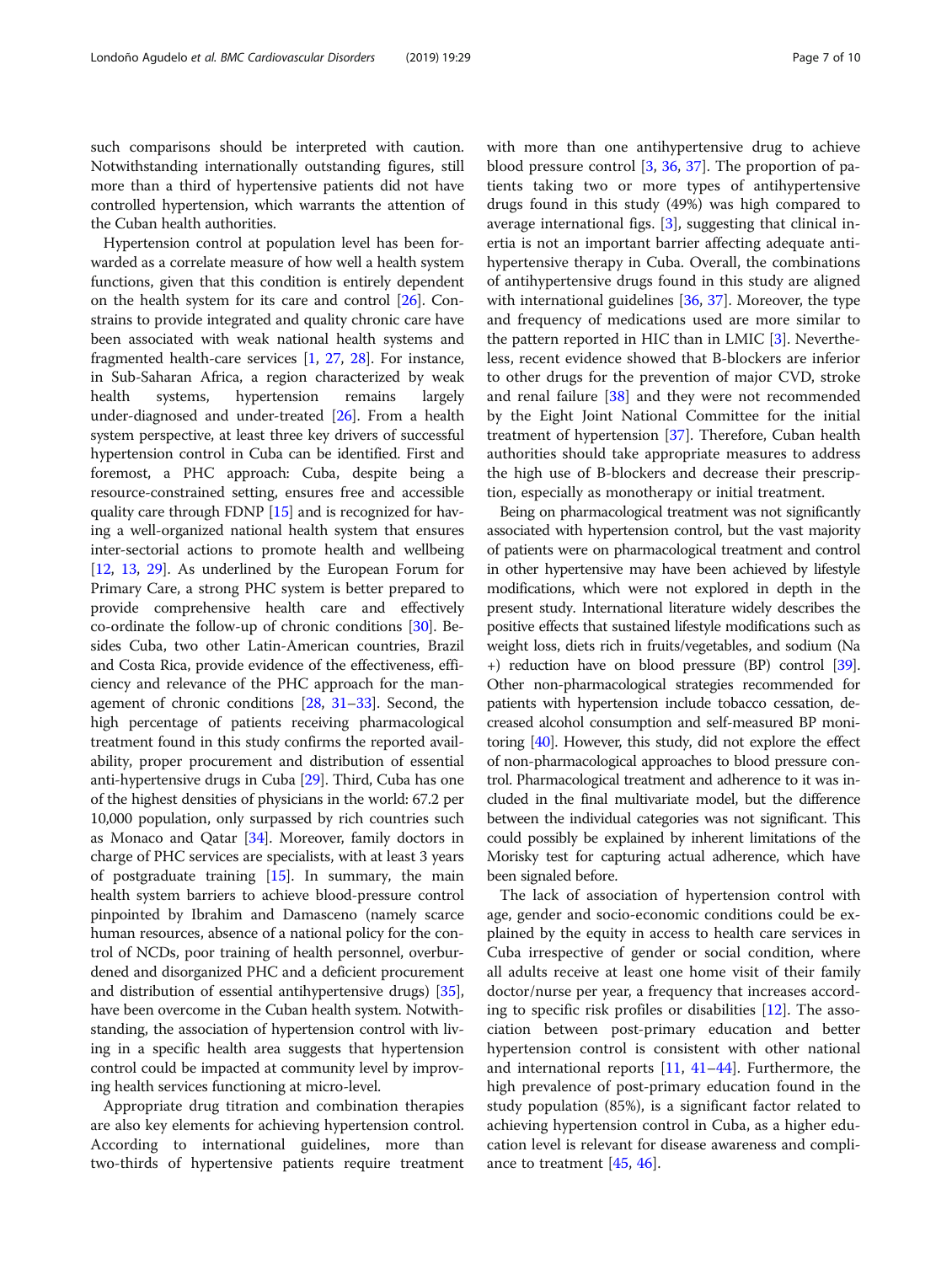<span id="page-7-0"></span>Obesity was found to be associated with poorer hypertension control. This is compatible with available evidence reporting a stable linear relation between adiposity and blood pressure, independent of age and body fat distribution [[35](#page-8-0)]. High BMI alone is a very well established risk factor for hypertension and obese individuals have increased relative risk for CVD [\[36\]](#page-8-0). Obesity is a serious concern indeed for Cuba: in 2011, 45% of the Cuban population was overweight and 15% was obese [\[11](#page-8-0)].

In this study non-white hypertensive patients (mestizo or black) were more likely to have uncontrolled hypertension, regardless of socio-economic condition. Differences associated with ethnicity could be related to lifestyle differences or to genetic factors such salt sensitivity, which is more common in black people [\[35](#page-8-0)]. There are no specific studies on hypertension and cardiovascular complications among black communities in the Latin American and Caribbean region [\[47\]](#page-9-0). Studies done in United States showed that hypertension is more common, severe and leads to more clinical sequelae in African Americans compared to non-Hispanic whites [\[36\]](#page-8-0). Nevertheless, since African Americans also have a greater prevalence of other cardiovascular risk factors, hypertension has been mainly attributed to environmental and lifestyle factors and socio-economic condition rather that to genetically defined racial differences [\[35,](#page-8-0) [36](#page-8-0)].

Lowering blood pressure significantly reduces the risk of major cardiovascular events and all-cause mortality [[38](#page-8-0)] and hypertension control at population level should be of the highest priority in all countries. Evidence also indicates that only well-functioning health systems are able to address NCDs effectively and equitably [[48](#page-9-0)]. Based on the results reported here, a set of interventions - at health service and community level - aimed at increasing the effectiveness of hypertension management programs in both municipalities will be designed, implemented and evaluated.

## Conclusions

While there is still room for improvement, the figures observed in this study are outstanding at the international level and illustrate that hypertension treatment and control is achievable in a resource-constrained setting such as Cuba. The country's primary health care approach and social equity in access to care can be seen as key to overcome system barriers to blood-pressure control and sustained clinical outcomes. This may inspire policy makers in other developing countries to adapt their public health systems' set up and functioning to respond to the growing need for better chronic care.

#### Abbreviations

ACEi: Angiotensin-converting enzyme inhibitors; ARB: Angiotensin II receptor blockers; B-Blocker: Beta-blocker; BMI: Body-mass index; CCB: Calcium channel blockers; CVD: Cardiovascular diseases; FDNP: Family doctor/nurse

practices; HIC: High income countries; JAE: "Julio Antonio Echeverria" health area; LMIC: Low and middle income countries; MAQ: Medication Adherence Questionnaire; NCDs: Non-communicable diseases; PHC: Primary health care

#### Acknowledgements

Not applicable.

#### Funding

The research was funded by the Cuban Ministry of Public Health and through a framework agreement between the Cuban National Institute of Hygiene, Epidemiology and Microbiology (INHEM), the Institute of Tropical Medicine (Antwerp), and the Belgian Directorate-general for Development Cooperation. Funding bodies did not intervene in the design of the study; the collection, analysis, and interpretation of data; and the writing of the manuscript.

#### Availability of data and materials

The data that support the findings of this study are available from the Cuban National Institute of Hygiene, Epidemiology and Microbiology (INHEM), but restrictions apply to the availability of these data according to legal and ethical regulations of Cuban authorities. Data are however available from the authors upon reasonable request and with permission of INHEM.

#### Authors' contributions

EL drafted and wrote the manuscript with close support from TB and PVDS. AR and PDV designed the study. AR and AD carried out the field work in Cuba. RG and TB performed the calculations. EL, AR, TB and PVDS took the lead in analysing the data. All authors participated in the interpretation of the data, revising the manuscript, and approving the final version. All authors have read and approved the final manuscript.

#### Ethics approval and consent to participate

The study was approved by the Ethic Committee of the National Institute of Hygiene and Epidemiology in Cuba on March 3, 2011 and by the Institutional Review Board of the Institute of Tropical Medicine in Antwerp-Belgium, approval reference 783/12. All participants provided written consent.

#### Consent for publication

Not applicable.

#### Competing interests

The authors declare that they have no competing interests.

#### Publisher's Note

Springer Nature remains neutral with regard to jurisdictional claims in published maps and institutional affiliations.

#### Author details

<sup>1</sup>Department of Public Health, Institute of Tropical Medicine, St. Rochusstraat 43, 2000 Antwerp, Belgium. <sup>2</sup>Centro de Epidemiología y Salud Ambiental Instituto Nacional de Higiene, Epidemiología y Microbiología (INHEM), Infanta No. 1158 e/ Llinas y Clavel, Centro Habana, 10300 La Habana, Cuba. <sup>3</sup>Institute for Global Health and Development, Queen Margaret University, Musselburgh - Edinburgh EH21 6UU, UK. <sup>4</sup> Faculty of Medicine and Health Sciences. Department of Public Health and Primary Care, Ghent University, C. Heymanslaan 10, ingang 42, verdieping 5, 9000 Ghent, Belgium.

#### Received: 13 August 2018 Accepted: 23 January 2019 Published online: 30 January 2019

#### References

- 1. Samb B, Desai N, Nishtar S, Mendis S, Bekedam H, Wright A, et al. Prevention and management of chronic disease: a litmus test for healthsystems strengthening in low-income and middle-income countries. Lancet. 2010;376(9754):1785–97.
- 2. Pan American Health Organization. Innovative Care for Chronic Conditions: organizing and delivering high quality Care for Chronic Noncommunicable Diseases in the Americas. Washington, DC: PAHO; 2013 [https://www.paho.](https://www.paho.org/hq/dmdocuments/2013/PAHO-Innovate-Care-2013-Eng.pdf) [org/hq/dmdocuments/2013/PAHO-Innovate-Care-2013-Eng.pdf](https://www.paho.org/hq/dmdocuments/2013/PAHO-Innovate-Care-2013-Eng.pdf). Accessed 26 Jan 2019.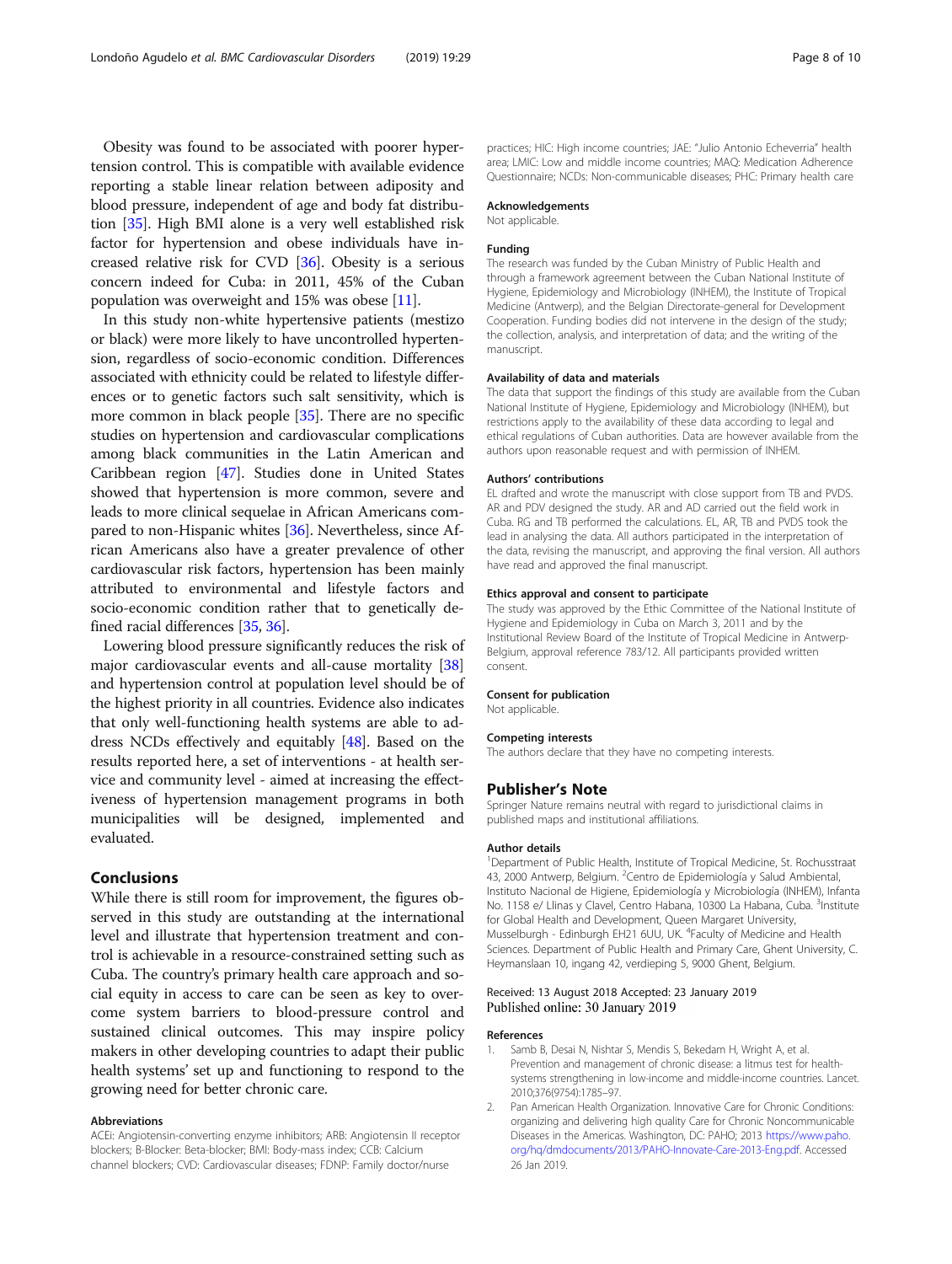- <span id="page-8-0"></span>3. Chow CK, Teo KK, Rangarajan S, Islam S, Gupta R, Avezum A, et al. Prevalence, awareness, treatment, and control of hypertension in rural and urban communities in high-, middle-, and low-income countries. JAMA. 2013;310(9): 959–68.
- 4. World Health Organization. Global health risks: mortality and burden of disease attributable to selected major risks. Geneva, Switzerland: WHO Press; 2009. [http://www.who.int/healthinfo/global\\_burden\\_disease/GlobalHealthRisks\\_](http://www.who.int/healthinfo/global_burden_disease/GlobalHealthRisks_report_full.pdf) [report\\_full.pdf.](http://www.who.int/healthinfo/global_burden_disease/GlobalHealthRisks_report_full.pdf) Accessed 26 Jan 2019.
- 5. Bodenheimer T, Wagner EH, Grumbach K. Improving primary care for patients with chronic illness. JAMA. 2002;288(14):1775–9.
- 6. Meraya AM, Raval AD, Sambamoorthi U. Chronic condition combinations and health care expenditures and out-of-pocket spending burden among adults, medical expenditure panel survey, 2009 and 2011. Prev Chronic Dis. 2015;12:E12.
- 7. Islam MM, Yen L, Valderas JM, McRae IS. Out-of-pocket expenditure by Australian seniors with chronic disease: the effect of specific diseases and morbidity clusters. BMC Public Health. 2014;14:1008.
- Jaspers L, Colpani V, Chaker L, Van der Lee SJ, Muka T, Imo D, et al. The global impact of non-communicable diseases on households and impoverishment: a systematic review. Eur J Epidemiol. 2015;30(3):163–88.
- 9. World Health Organization. Noncommunicable diseases country profiles 2014. Geneva, Switzerland: WHO document production services; 2014. [http://apps.who.](http://apps.who.int/iris/bitstream/handle/10665/128038/9789241507509_eng.pdf;jsessionid=B8E69B0214D8E65022A4F1AE6117134D?sequence=1) [int/iris/bitstream/handle/10665/128038/9789241507509\\_eng.pdf;jsessionid=](http://apps.who.int/iris/bitstream/handle/10665/128038/9789241507509_eng.pdf;jsessionid=B8E69B0214D8E65022A4F1AE6117134D?sequence=1) [B8E69B0214D8E65022A4F1AE6117134D?sequence=1.](http://apps.who.int/iris/bitstream/handle/10665/128038/9789241507509_eng.pdf;jsessionid=B8E69B0214D8E65022A4F1AE6117134D?sequence=1) Accessed 26 Jan 2019.
- 10. Ministerio de Salud Pública. Anuario Estadístico de Salud 2013. La Habana, Cuba: Dirección de Registros Médicos y Estadísticas de Salud; 2014. [http://](http://files.sld.cu/dne/files/2014/05/anuario-2013-esp-e.pdf) [files.sld.cu/dne/files/2014/05/anuario-2013-esp-e.pdf](http://files.sld.cu/dne/files/2014/05/anuario-2013-esp-e.pdf). Accessed 26 Jan 2019.
- 11. Bonet-Gorbea M, Varona-Pérez P, ed. III Encuesta Nacional de Factores de Riesgo y Actividades Preventivas de Enfermedades No Transmisibles. Cuba 2010–2011. La Habana: Editorial Ciencias Médicas; 2014.
- 12. Organización Panamericana de la Salud. Salud en las Américas, Edición de 2012: Volumen de países (Cuba). Washington, DC: PAHO; 2012. [https://](https://www.paho.org/salud-en-las-americas-2012/index.php?option=com_docman&view=download&category_slug=sa-2012-capitulos-pais-23&alias=199-cuba-199&Itemid=231&lang=en) [www.paho.org/salud-en-las-americas-2012/index.php?option=com\\_](https://www.paho.org/salud-en-las-americas-2012/index.php?option=com_docman&view=download&category_slug=sa-2012-capitulos-pais-23&alias=199-cuba-199&Itemid=231&lang=en) [docman&view=download&category\\_slug=sa-2012-capitulos-pais-23&alias=](https://www.paho.org/salud-en-las-americas-2012/index.php?option=com_docman&view=download&category_slug=sa-2012-capitulos-pais-23&alias=199-cuba-199&Itemid=231&lang=en) [199-cuba-199&Itemid=231&lang=en](https://www.paho.org/salud-en-las-americas-2012/index.php?option=com_docman&view=download&category_slug=sa-2012-capitulos-pais-23&alias=199-cuba-199&Itemid=231&lang=en).
- 13. Ordunez-Garcia P, Munoz JL, Pedraza D, Espinosa-Brito A, Silva LC, Cooper RS. Success in control of hypertension in a low-resource setting: the Cuban experience. J Hypertens. 2006;24(5):845–9.
- 14. Ministerio de Salud Pública. Anuario Estadístico de Salud 2012. La Habana, Cuba: Dirección de Registros Médicos y Estadísticas de Salud; 2013. [http://](http://files.sld.cu/dne/files/2013/04/anuario_2012.pdf) [files.sld.cu/dne/files/2013/04/anuario\\_2012.pdf](http://files.sld.cu/dne/files/2013/04/anuario_2012.pdf). Accessed 26 Jan 2019.
- 15. Ministerio de Salud Pública. Programa del médico y la enfermera de la familia. La Habana, Cuba: Editorial de Ciencias Médicas; 2011. [http://files.sld.](http://files.sld.cu/sida/files/2012/01/programa-medico-y-enfermera-2011-vigente.pdf) [cu/sida/files/2012/01/programa-medico-y-enfermera-2011-vigente.pdf.](http://files.sld.cu/sida/files/2012/01/programa-medico-y-enfermera-2011-vigente.pdf) Accessed 26 Jan 2019.
- 16. Russell V. Luepker, Alun Evans, Paul McKeigue, K.Srinath Reddy. Cardiovascular survey methods. Third Edition. Geneva, Switzerland: World Health Organization; 2004. [http://citeseerx.ist.psu.edu/viewdoc/](http://citeseerx.ist.psu.edu/viewdoc/download?doi=10.1.1.378.4797&rep=rep1&type=pdf) [download?doi=10.1.1.378.4797&rep=rep1&type=pdf](http://citeseerx.ist.psu.edu/viewdoc/download?doi=10.1.1.378.4797&rep=rep1&type=pdf). Accessed 26 Jan 2019.
- 17. Tolonen H, editor. EHES manual. Part B. Field work procedures. Helsinki. Finland: National Institute for Health and Welfare; 2013. [https://www.julkari.](https://www.julkari.fi/bitstream/handle/10024/104392/URN_ISBN_978-952-245-843-8.pdf?sequence=1) [fi/bitstream/handle/10024/104392/URN\\_ISBN\\_978-952-245-843-8.](https://www.julkari.fi/bitstream/handle/10024/104392/URN_ISBN_978-952-245-843-8.pdf?sequence=1) [pdf?sequence=1.](https://www.julkari.fi/bitstream/handle/10024/104392/URN_ISBN_978-952-245-843-8.pdf?sequence=1) Accessed 26 Jan 2019.
- 18. Morisky DE, Green LW, Levine DM. Concurrent and predictive validity of a selfreported measure of medication adherence. Med Care. 1986;24(1):67–74.
- 19. World Health Organization. Body mass index BMI. [http://www.euro.who.](http://www.euro.who.int/en/health-topics/disease-prevention/nutrition/a-healthy-lifestyle/body-mass-index-bmi) [int/en/health-topics/disease-prevention/nutrition/a-healthy-lifestyle/body](http://www.euro.who.int/en/health-topics/disease-prevention/nutrition/a-healthy-lifestyle/body-mass-index-bmi)[mass-index-bmi.](http://www.euro.who.int/en/health-topics/disease-prevention/nutrition/a-healthy-lifestyle/body-mass-index-bmi) Accessed 26 Jan 2019.
- 20. World Health Organization: Obesity and overweight. Fact sheet, updated February 2018. [https://www.who.int/news-room/fact-sheets/detail/obesity](https://www.who.int/news-room/fact-sheets/detail/obesity-and-overweight)[and-overweight.](https://www.who.int/news-room/fact-sheets/detail/obesity-and-overweight)
- 21. Culig J, Leppée M. From Morisky to hill-bone; self-reports scales for measuring adherence to medication. Coll Antropol. 2014;38(1):55–62.
- 22. Lam WY, Fresco P. Medication adherence measures: an overview. Biomed Res Int. 2015;2015:1–12.
- 23. Ben AJ, Neumann CR, Mengue SS. The brief medication questionnaire and Morisky-Green test to evaluate medication adherence. Rev Saude Publica. 2012;46(2):279–89.
- 24. Fuller E, Mindell J, Prior G (Ed.). Health Survey for England, 2015. London, England: NHS Digital; 2016. <https://www.digital.nhs.uk/catalogue/PUB22616>. Accessed 26 Jan 2019.
- 25. Ikeda N, Sapienza D, Guerrero R, Aekplakorn W, Naghavi M, Mokdad AH, et al. Control of hypertension with medication: a comparative analysis of national surveys in 20 countries. Bull World Health Organ. 2014;92(1):10–19C.
- 26. Nulu S. Neglected chronic disease: the WHO framework on noncommunicable diseases and implications for the global poor. Glob Public Health. 2017;12(4):396–415.
- 27. Ordúñez García P, Pérez Flores E, Hospedales J. Más allá del ámbito clínico en el cuidado de la hipertensión arterial. Rev Panam Salud Publica. 2010; 28(4):311–8.
- 28. Atun R, Jaffar S, Nishtar S, Knaul FM, Barreto ML, Nyirenda M, et al. Improving responsiveness of health systems to non-communicable diseases. Lancet. 2013;381(9867):690–7.
- 29. Cooper RS, Ordunez P, Iraola Ferrer MD, Munoz JL, Espinosa-Brito A. Cardiovascular disease and associated risk factors in Cuba: prospects for prevention and control. Am J Public Health. 2006;96(1):94–101.
- 30. GreB S, Baan CA, Calnan M, Dedeu T, Groenewegen P, Howson H, et al. Coordination and management of chronic conditions in Europe: the role of primary care-position paper of the European forum for primary care. Qual Prim Care. 2009;17(1):75–86.
- 31. Guanais F, Macinko J. Primary care and avoidable hospitalizations: evidence from Brazil. J Ambul Care Manage. 2009;32(2):115–22.
- 32. Brenes-Camacho G, Rosero-Bixby L. Metabolic control in a nationally representative diabetic elderly sample in Costa Rica: patients at community health centers vs. patients at other health care settings. BMC Int Health Hum Rights. 2008;8:5.
- 33. Cooper RS, Kennelly JF, Ordunez-Garcia P. Health in Cuba. Int J Epidemiol. 2006;35(4):817–24.
- 34. World Health Organization. World health statistics 2014. Geneva, Switzerland: WHO Press; 2014. [http://apps.who.int/iris/bitstream/10665/](http://apps.who.int/iris/bitstream/10665/112738/1/9789240692671_eng.pdf) [112738/1/9789240692671\\_eng.pdf](http://apps.who.int/iris/bitstream/10665/112738/1/9789240692671_eng.pdf). Accessed 26 Jan 2019.
- 35. Ibrahim MM, Damasceno A. Hypertension in developing countries. Lancet. 2012;380(9841):611–9.
- 36. Chobanian AV, Bakris GL, Black HR, Cushman WC, Green LA, Izzo JL Jr, et al. The seventh report of the joint National Committee on prevention, detection, evaluation, and treatment of high blood pressure: the JNC 7 report. JAMA. 2003;289(19):2560–72.
- 37. James PA, Oparil S, Carter BL, Cushman WC, Dennison-Himmelfarb C, Handler J, et al. 2014 evidence-based guideline for the management of high blood pressure in adults: report from the panel members appointed to the eighth joint National Committee (JNC 8). JAMA. 2014;311(5):507–20.
- 38. Ettehad D, Emdin CA, Kiran A, Anderson SG, Callender T, Emberson J, et al. Blood pressure lowering for prevention of cardiovascular disease and death: a systematic review and meta-analysis. Lancet. 2016;387(10022):957–67.
- 39. Hedayati SS, Elsayed EF, Reilly RF. Non-pharmacological aspects of blood pressure management: what are the data? Kidney Int. 2011; 79(10):1061–70.
- 40. Oza R, Garcellano M. Nonpharmacologic management of hypertension: what works? Am Fam Physician. 2015;91(11):772–6.
- 41. Melia-Pérez Dania, Castaneda-Abascal Ileana Elena, Pulles-Cuervo Jorge Carlos. Caracterización de pacientes hipertensos no dispensarizados que acuden a un servicio de urgencias. Revista Cubana de Salud Pública (online) 2009; 35(4):128–138. <http://scielo.sld.cu/pdf/rcsp/v35n4/spu12409.pdf>. Accessed 26 Jan 2019.
- 42. Razzaque A, Nahar L, Mustafa AHMG, Karar ZA, Mohammad SI, Yunus M. Sociodemographic differentials of selected noncommunicable diseases risk factors among adults in Matlab, Bangladesh: findings from a WHO STEPS survey. Asia Pac J Public Health. 2011;23(2):183–91.
- 43. Taveira LF, Pierin AM. Can the socioeconomic level influence the characteristics of a group of hypertensive patients? Rev Lat Am Enfermagen. 2007;15(5):929–35.
- 44. Morejón Rodríguez W, Achiong Estupiñán F, García Delgado E, Rodríguez López JA, Cárdenas Mederos M. Prevalencia de Hipertensión Arterial y factores asociados. Municipio Matanzas 2009-2010. Rev Méd Electrón (Internet) 2013; 35(5):450–460. [http://www.revmedicaelectronica.sld.cu/](http://www.revmedicaelectronica.sld.cu/index.php/rme/article/view/1017/html) [index.php/rme/article/view/1017/html](http://www.revmedicaelectronica.sld.cu/index.php/rme/article/view/1017/html). Accessed 26 Jan 2019.
- 45. Vargas CM, Ingram DD, Gillum RF. Incidence of hypertension and educational attainment: the NHANES I epidemiologic followup study. First National Health and nutrition examination survey. Am J Epidemiol. 2000;152(3):272–8.
- 46. Kautzky-Willer A, Dorner T, Jensby A, Rieder A. Women show a closer association between educational level and hypertension or diabetes mellitus than males: a secondary analysis from the Austrian HIS. BMC Public Health. 2012;12:392.